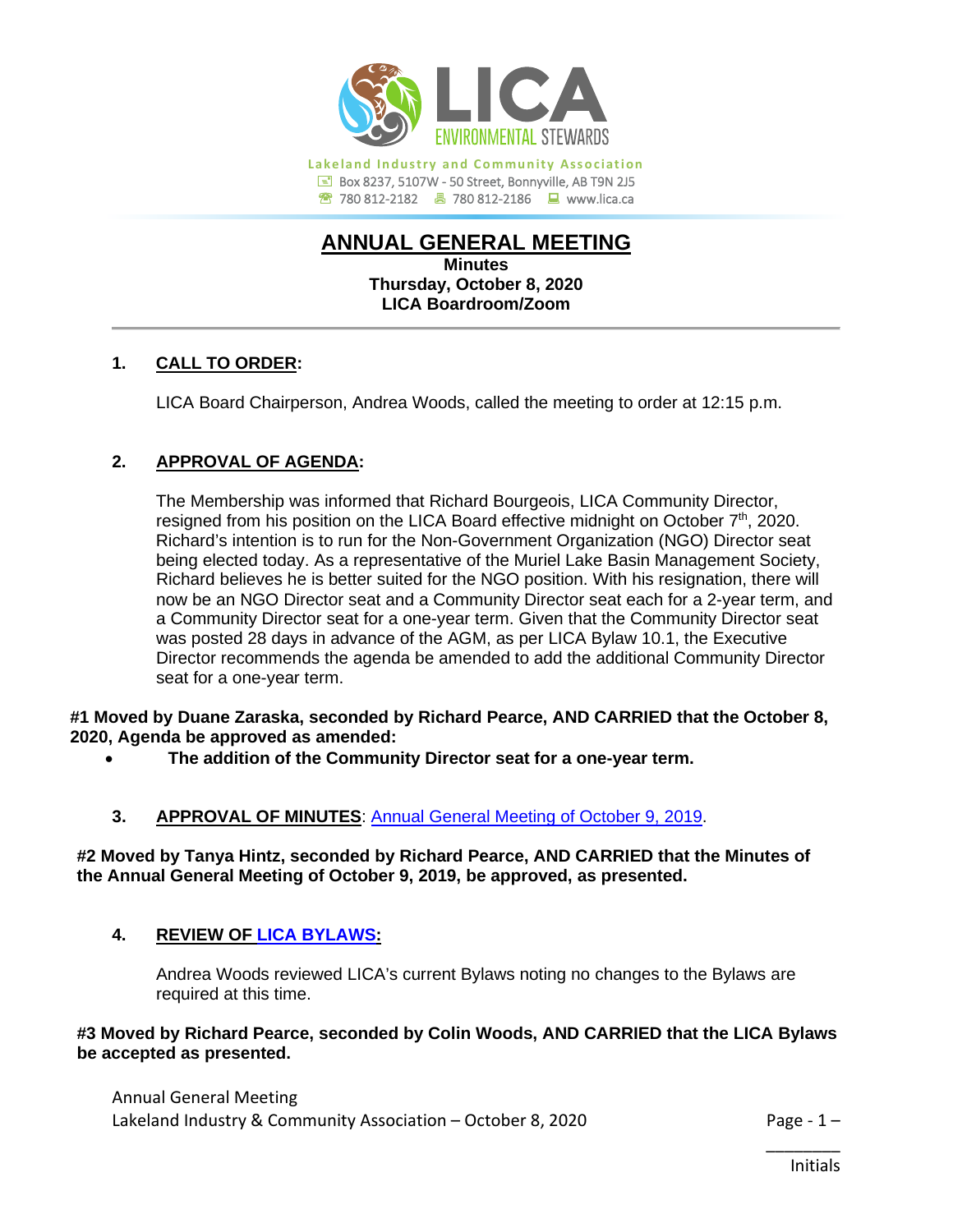# **5. [AUDITOR'S/TREASURER'S REPORT:](https://lica2.sharepoint.com/:b:/s/Office/ESiKOC7JTdVFjxhXND923ewB-FwL3BzdpjXdSnL8VuGVzg?e=08lhdA)**

Tanya Hintz, LICA Secretary-Treasurer, presented the 2019-2020 financial report for the year ended March 31, 2020, from the Accountant, Ross & Sylvestre LLP Chartered Professional Accountants.

**#4 Moved by John Ilchuk, seconded by Richard Pearce, AND CARRIED that the Accountant's Report for the year ended March 31, 2020, be accepted.**

## **6. [CHAIRPERSON'S REPORT:](https://lica2.sharepoint.com/:b:/s/Office/Efh2KmT_TqRChvYulsh7T-cBTLAqPBU1LAMn85Gq4SVhNg?e=Hs4ENN)**

Andrea Woods provided her Chairperson's Report, highlighting the last 20 years of LICA - Environmental Stewardship and future aspirations for the organization.

#### **#5 Moved by Lorna Storoschuk, seconded by Anthony Traverse, AND CARRIED that the Chairperson's Report be accepted as presented.**

## **7. [PROGRAM MANAGER UPDATE:](https://lica2.sharepoint.com/:b:/s/Office/Eb7eDMeC4mFOmUtvCFcxl2wBAvWeNCGPaLO0EwlbgDbDGg?e=v1mqGy)**

Tricia Fleming, LICA Environmental Coordinator, Michael Bisaga, LICA Manager of Environmental Monitoring Programs, and Mason Unrau, LICA Education and Outreach Coordinator presented their updates on LICA's 2019-2020 accomplishments as well as aspirations for the upcoming year.

#### **#6 Moved by Anthony Traverse, seconded by Richard Pearce, AND CARRIED that the Program Manager's updates be accepted as presented.**

## **8. ELECTION OF DIRECTORS:**

Andrea called upon Kristina Martel, LICA Executive Director, to conduct the elections for the Board of Directors.

Kristina outlined the procedures to be followed for the taking of the vote.

Kristina opened the floor to nominations for the position of Non-Government Organization Director for a two-year term.

Richard Bourgeois nominated by Andrea Woods, Seconded by Duane Zaraska.

#### **#7 Moved by Richard Pearce, seconded by Duane Zaraska, AND CARRIED that nominations cease.**

**Kristina Martel declared Richard Bourgeois elected by acclamation to the position of Non-Government Organization Director for a two-year term on the LICA Board of Directors.**

Annual General Meeting Lakeland Industry & Community Association – October 8, 2020 Page - 2 –